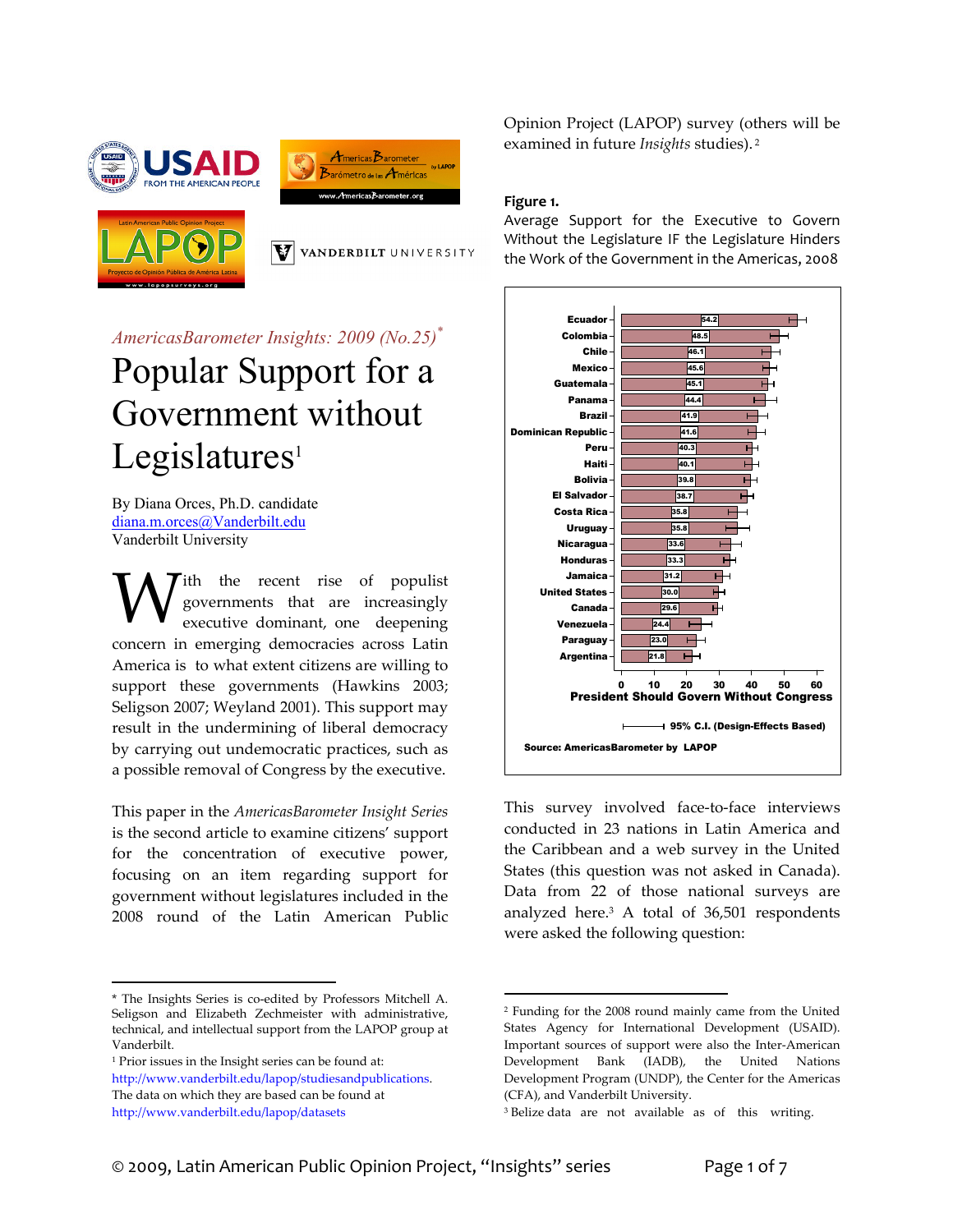**POP102**. When the legislature hinders the work of our government, our president/prime ministers should govern without the legislature, how much do you agree or disagree with that view?

Responses were rated on a 1‐7 scale, where 1 means "strongly disagree" and 7 means "strongly agree."4

| <b>Strongly disagree</b> |  |  | Strongly agree |  |  | Doesn't know |  |
|--------------------------|--|--|----------------|--|--|--------------|--|

Figure 1 exhibits national averages for the 22 countries in the sample. <sup>5</sup> We first note that in only one country in the Americas, Ecuador, does average support exceed 50 on a 0‐100 scale with 54.2 points. These high levels of support for executive concentration of power echo current presidential approvals in Latin America. For example, in Ecuador, President Rafael Correa attained the presidency running under the political platform for social and political *change,* and in September of 2008, more than 60% of Ecuadorians voted for a new constitution that would sharply expand the power of the President (Partlow and Kuffner 2008). Other countries, Colombia, Chile, Mexico, and Guatemala, also show high levels of support for concentration of power of the executive to govern without Congress, having averages above 45 points in a scale 0‐100. At the other extreme, Paraguay and Argentina show the lowest averages in support for neutering the legislature in the Americas with 23 and 22 points, respectively.

It is worth mentioning that in Venezuela, as demonstrated in a previous report of this *Insight Series*, the average of citizen support for the

 $\overline{a}$ 

executive to govern without a legislature remains fairly low (24) in comparison to the rest of the countries in the sample. Since legislative power in Venezuela has all but disappeared under President Chávez, it is interesting to note that citizens seem to be dissatisfied with this outcome.

## **Predicting Support for the Executive to Govern Without Legislatures**

What explains these sharp differences across countries in the Americas?6 We focus first on the impact of variation in attitudes toward executive dominance by analyzing the effect of traditional socio-economic and demographic variables, such as levels of education, gender, wealth, and size of the city/town of residence.7

Figure 2 reveals the importance of socioeconomic and demographic variables in explaining support for executive government without the legislature. Each variable included in the analysis is listed on the vertical (y) axis. The impact of each of those variables is shown graphically by a dot, which if located to the right of the vertical "0" line indicates a positive effect, and if to the left of the "0" line a negative effect. If the effects are statistically significant, they are shown by confidence interval lines stretching to the left and right of each dot that do not overlap the vertical "0" line (at .05 or better). If they overlap the vertical line, the effects are statistically insignificant.

 $\overline{a}$ 

<sup>4</sup> In order to make comparisons across questions and survey waves simpler; these responses where recoded on a 0‐100 scale, where 0 indicates "strongly disagree" and 100 "strongly agree."

<sup>&</sup>lt;sup>5</sup> Non-response was 8% for the sample as a whole.

<sup>6</sup> We examined contextual factors that might explain some of the national-level variation we found. However, multilevel analyses predicting support for the president in governing without the legislature with the conventional national characteristics, such as GDP, economic growth, and level of democracy, did not achieve statistical significance.

<sup>7</sup> Because the average citizen in the United States and Canada score very high on socio‐economic characteristics compared to those in the rest of the countries in the sample, we exclude these cases from the analysis.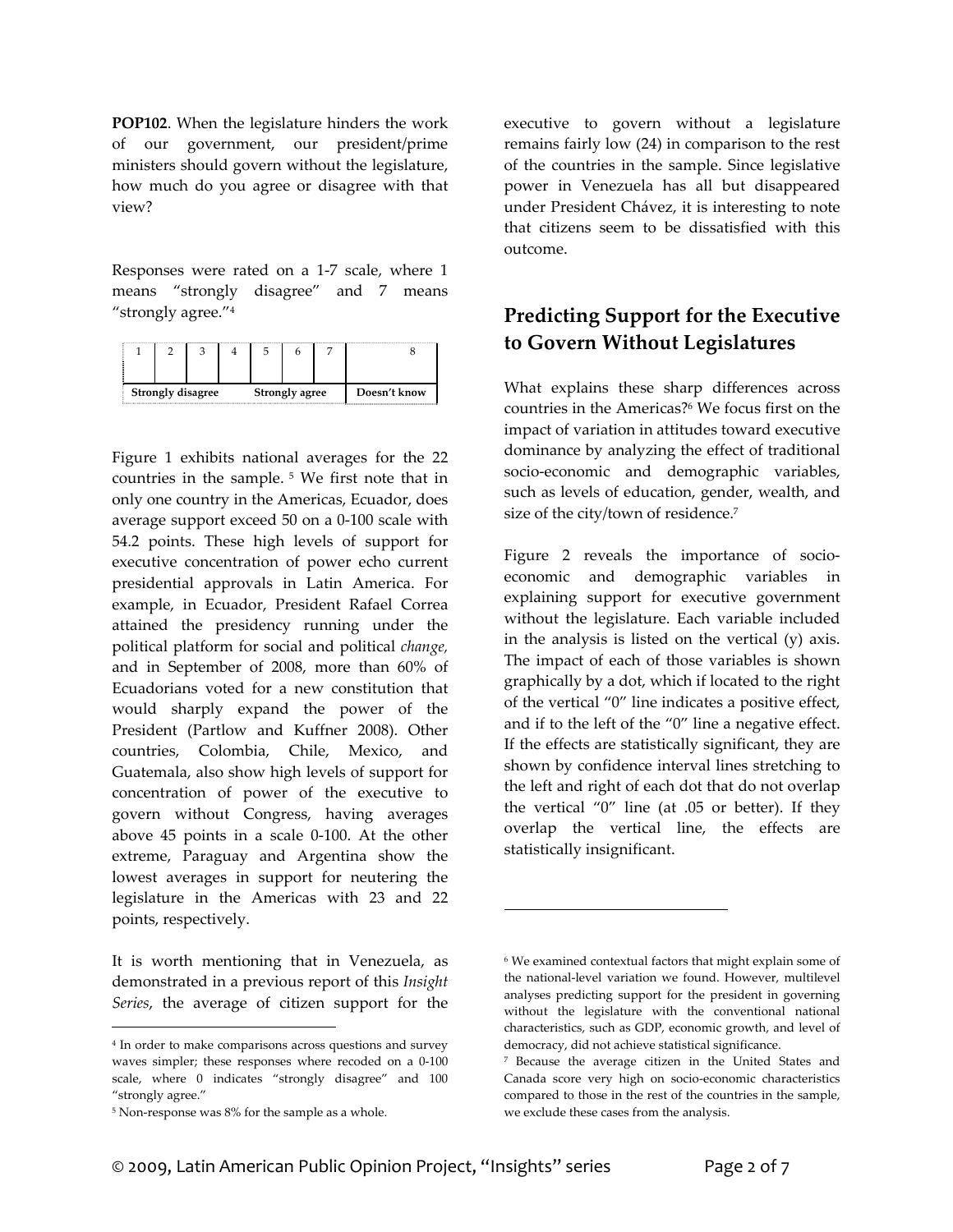#### **Figure 2.**

Socio‐economic and Demographic Determinants of Average Support for the Executive to Govern Without the Legislature IF the Legislature Hinders the Work of the Government in Latin America, 2008



What is found in Figure 2 is that citizens living in bigger cities show higher levels of support for the concentration of executive power, after controlling for other individual level characteristics. In contrast, other things being equal*,* citizens who are more educated, wealthier, and older show significantly lower levels of support for this undemocratic belief. This finding mirrors a previous report in this series which focused on support for presidential limits on the voice and vote of opposition parties; citizens with the same characteristics show lower levels of support for executive concentration of power. Only gender did not reach statistical significance among the key demographic variables. But by far, the most important factor in explaining opposition to this undemocratic expansion of presidential power is education; the higher an individual's education, the more strongly s/he would resist bypassing this key institution of democracy. The effects of education and wealth are better illustrated in Figure 3, shown by its sample means.

#### **Figure 3.**

Wealth, Education, and Support for the Executive to Govern Without the Legislature IF the Legislature Hinders the Work of the Government in Latin America, 2008



In order to have a better understanding of the factors that influence support for executive dominance, we also examine the impact of some political attitudes and behaviors that may also play a central role in explaining this support. Figure 4 displays the impact of political attitudes on support for concentration of executive power. For instance, citizens who demonstrate more authoritarian attitudes, as expressed by support for an "iron fisted" government, express higher support for the executive to govern without a legislature. As with the same demographic and socio‐economic characteristics, these results also mirror those of a previous report in this series in which citizens with similar characteristics tend to show higher support for the president limiting the voice and vote of opposition parties. By the same token, citizens who are more satisfied with the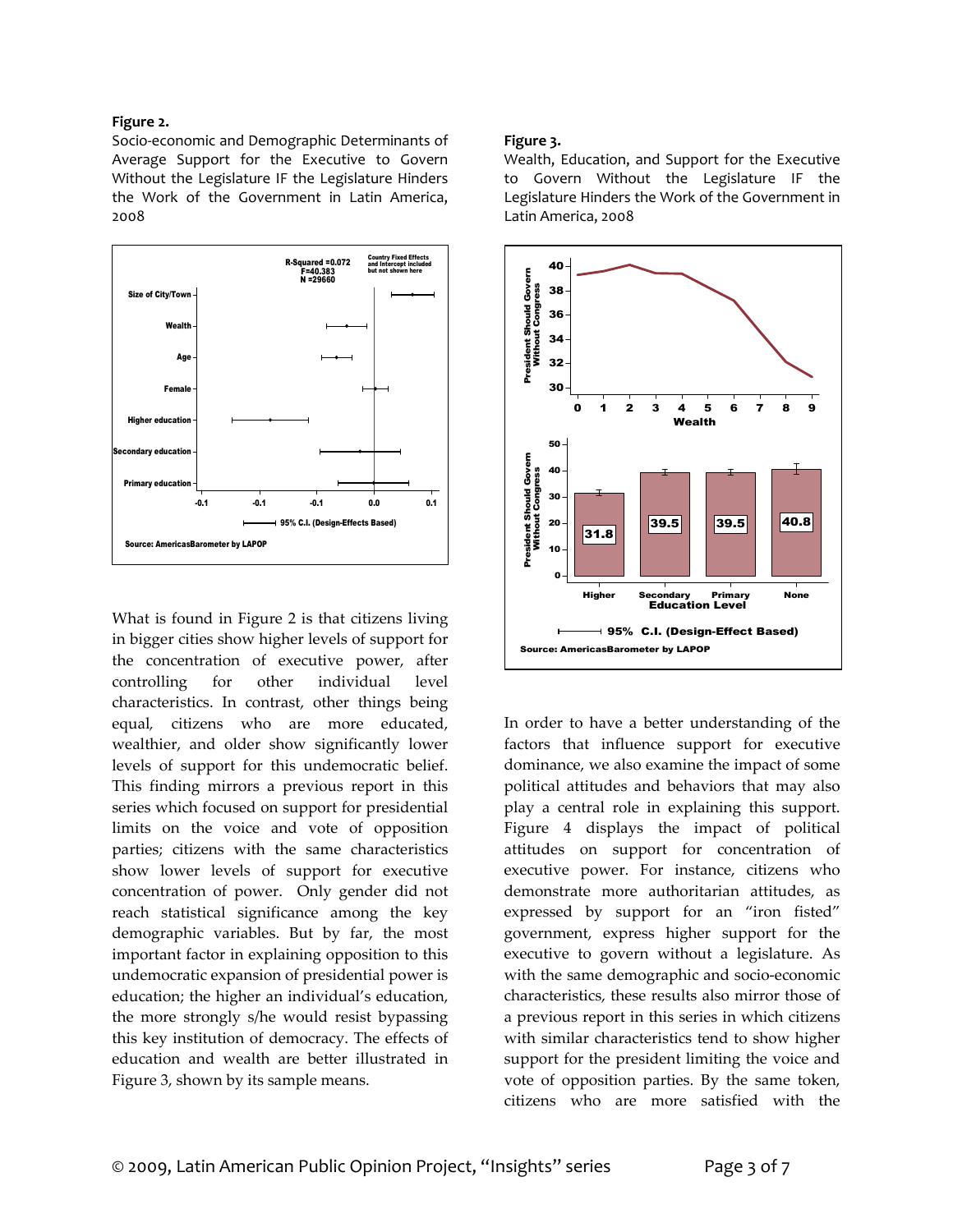performance of the incumbent president show higher support for the concentration of executive power when related to government without a legislature.

#### **Figure 4.**

 $\overline{a}$ 

Determinants of Average Support for the Executive to Govern Without Congress in the Americas, 2008



In other words, the more popular the president, the less support there is for the legislature, all other socio‐economic and attitudinal variables analyzed thus far being held constant. Another interesting finding is the positive effect of those who believe that the parliament hinders the job of the president.8 Specifically, the higher the perception that the parliament is an obstacle to executive power, the higher the support for the president to govern without the legislature.<sup>9</sup> Figure 4 also indicates the importance of ideology and political knowledge<sup>10</sup> in explaining support for the executive concentration of power. As demonstrated in a previous report in this series (I0809), those who self‐identify on the right show higher support for government without a legislature. In contrast, those who score high in the index of political knowledge reveal lower levels of this support. This finding suggests that a deeper understanding of the political world will make citizens more aware of the importance that the balance of power among democratic institutions represents for the persistence of democracy as a form of government. It is worth mentioning that all these variables are statistically significant after controlling for the perception of national and economic well being, political interest, as well as country effects and traditional socio‐economic and demographic variables.<sup>11</sup>

### Program and Policy Implications

Because of Latin America's growing number of chief executives who have been trying to limit those who oppose "the people's will" (Seligson 2007), it is important to know the extent to which citizens are willing to support the concentration of executive power and how this support might weaken democracy. In this paper we found that citizens living in larger cities

 $\overline{a}$ 

<sup>8</sup> This variable was measured by the question: To what extent does the legislature hinder the power of the president?

<sup>9</sup> Given that the dependent variable asks about the extent to which citizens support government without Congress if the Congress is operating as an obstacle for the president; it is important to note that it is not a *normative* question about the importance of Congress, but about the *effectiveness* of political institutions (i.e. performance of the legislature vs. the executive). Consequently, trust or mistrust in the legislature may not be the best predictor for the dependent variable. For example, a citizen can be a convinced democrat and trust this institution but still think that when the institution's performance presents an obstacle to the president or prime minister, the country would be better off

without this institution. For this reason, the belief that the parliament limits the power of the president is a better predictor of support for the executive concentration of power than trust in the legislature (not shown in Figure 3). This idea is developed in:

Boidi, Maria Fernanda. 2009. Trust in Legislatures in Latin America: Ph.D. Dissertation. Department of Political Science, Vanderbilt University.

<sup>10</sup> The Political Knowledge Index is measured through the following questions: GI1. What is the name of the current president of the (country)? GI2. What is the name of the President of (Congress) in (country)? GI3. How many (provinces) does the (country) have? GI4. How long is the (presidential/prime ministerial) term of office in (country)? GI5. What is the name of the current president of Brazil?

It is worthy of note that the question related to Congress was not asked in Bolivia.

<sup>&</sup>lt;sup>11</sup> Refer to the Appendix for a detailed display of those effects.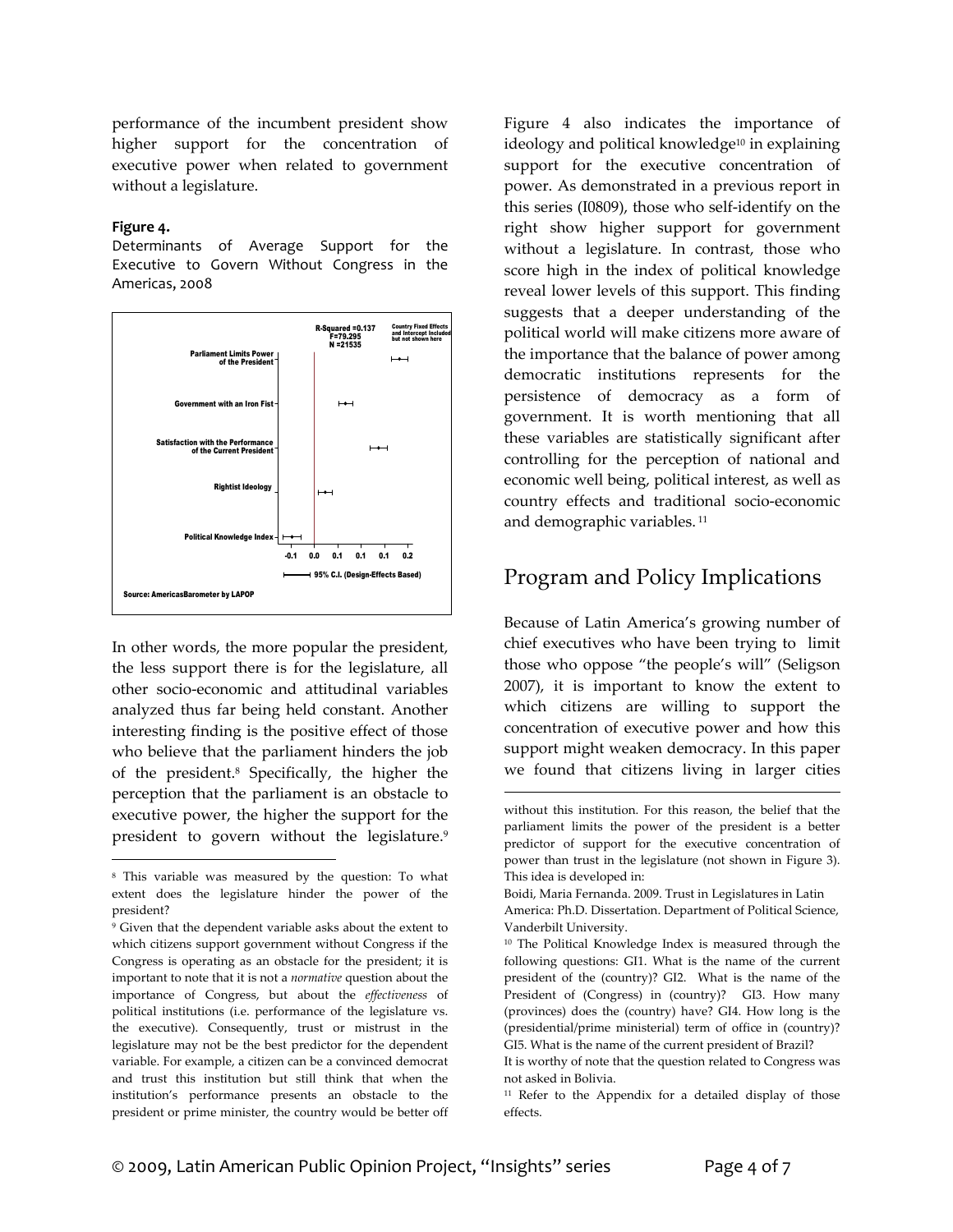show higher levels of support for the concentration of executive power, while wealthier and older citizens express lower levels of support. Most importantly, education shows the strongest negative effect on citizen's support for government without a legislature, highlighting the value of education as a catalyst of tolerant attitudes (Golebiowska 1995; Orcés 2008; Seligson, Cordova, and Moreno 2007). Consequently, it is imperative for democratic programs in Latin America to combine efforts to increase wealth and educational levels which in turn will allow for a stronger democratic political culture.

Similarly, the AmericasBarometer data in this short report suggest that citizens, when satisfied with the incumbent government's performance in general and who believe that the legislature hinders the power of the president, are more willing to support government without a legislature. Thus, another implication of this paper is that elected representatives need to aim at decreasing the negative perception that people have toward their legislature and increase political knowledge so that citizens better understand that a functioning democracy is possible only through a balance of power of all its institutions. For democracy to work and endure, legislatures need to persist as an institution, and for that to happen, they need citizen support.

#### **References**

- Boidi, Maria Fernanda. forthcoming. Trust in Legislatures in Latin America: Ph.D. Dissertation. Department of Political Science, Vanderbilt University.
- Golebiowska, Ewa. 1995. Individual Value Priorities, Education, and Political Tolerance. *Political Behavior* 17 (1):23‐48.
- Hawkins, Kirk. 2003. Populism in Venezuela: The Rise of Chavismo. *Third World Quarterly* 24 (6):1137‐1160.
- Orcés, Diana. 2008. Challenges of Tolerance in the Americas. In *Challenges to Democracy in Latin America and the Caribbean: Evidence from the AmericasBarometer 2006‐07*, edited by M. Seligson: Vanderbilt University.
- Seligson, Mitchell A. 2007. The Rise of Populism and the Left in Latin America. *Journal of Democracy* 18 (3):81‐95.
- Seligson, Mitchell, Abby B. Cordova, and Daniel E. Moreno. 2007. Education, Socioeconomic Development, and Political Tolerance: A Multilevel Analysis of 18 Countries in the Americas. In *American Political Science Association Conference*. Chicago.
- Weyland, Kurt. 2001. Clarifying a Contested Concept: Populism in the Study of Latin American Politics. *Comparative Politics* 34 (1):1‐22.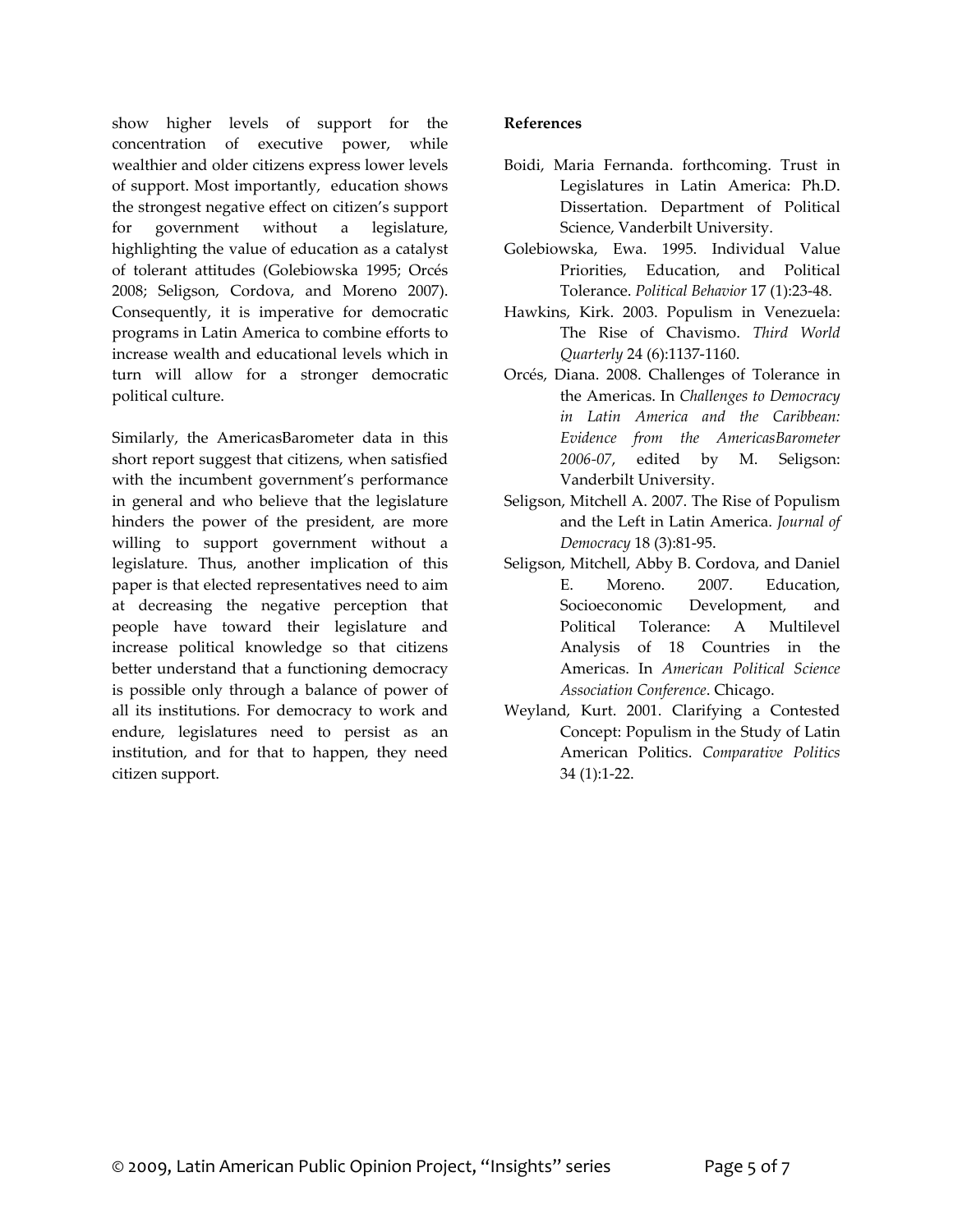# **Appendix**

|                                    | Coefficient. | $\mathbf t$ |  |  |  |
|------------------------------------|--------------|-------------|--|--|--|
| Primary education                  | $-0.000$     | $(-0.02)$   |  |  |  |
| Secondary education                | $-0.012$     | $(-0.69)$   |  |  |  |
| Higher education                   | $-0.090*$    | $(-5.36)$   |  |  |  |
| Female                             | 0.001        | (0.21)      |  |  |  |
| Age                                | $-0.033*$    | $(-4.85)$   |  |  |  |
| Wealth                             | $-0.024*$    | $(-2.64)$   |  |  |  |
| Size of City/Town                  | $0.033*$     | (3.53)      |  |  |  |
| Mexico                             | $0.060*$     | (4.76)      |  |  |  |
| Guatemala                          | $0.051*$     | (4.17)      |  |  |  |
| El Salvador                        | 0.017        | (1.39)      |  |  |  |
| Honduras                           | $-0.021$     | $(-1.75)$   |  |  |  |
| Nicaragua                          | $-0.019$     | $(-1.32)$   |  |  |  |
| Costa Rica                         | 0.002        | (0.13)      |  |  |  |
| Panama                             | $0.055*$     | (3.58)      |  |  |  |
| Colombia                           | $0.076*$     | (5.66)      |  |  |  |
| Ecuador                            | $0.156*$     | (8.39)      |  |  |  |
| Bolivia                            | $0.035*$     | (2.06)      |  |  |  |
| Peru                               | $0.032*$     | (2.71)      |  |  |  |
| Paraguay                           | $-0.070*$    | $(-5.72)$   |  |  |  |
| Chile                              | $0.066*$     | (4.86)      |  |  |  |
| <b>Brazil</b>                      | $0.033*$     | (2.32)      |  |  |  |
| Venezuela                          | $-0.067*$    | $(-4.46)$   |  |  |  |
| Argentina                          | $-0.082*$    | $(-6.45)$   |  |  |  |
| Dominican Republic                 | $0.031*$     | (2.31)      |  |  |  |
| Haiti                              | 0.018        | (1.39)      |  |  |  |
| Jamaica                            | $-0.028*$    | $(-2.23)$   |  |  |  |
| Constant                           | 0.004        | (0.32)      |  |  |  |
| R-Squared                          | 0.072        |             |  |  |  |
| Number of Obs.                     | 29660        |             |  |  |  |
| * $p<0.05$                         |              |             |  |  |  |
| Education level of Reference: None |              |             |  |  |  |
| Country of Reference: Uruguay      |              |             |  |  |  |

#### **Table 1. Socio‐economic and Demographic Determinants of Average Support for the President To Govern Without Congress in the Americas, 2008**